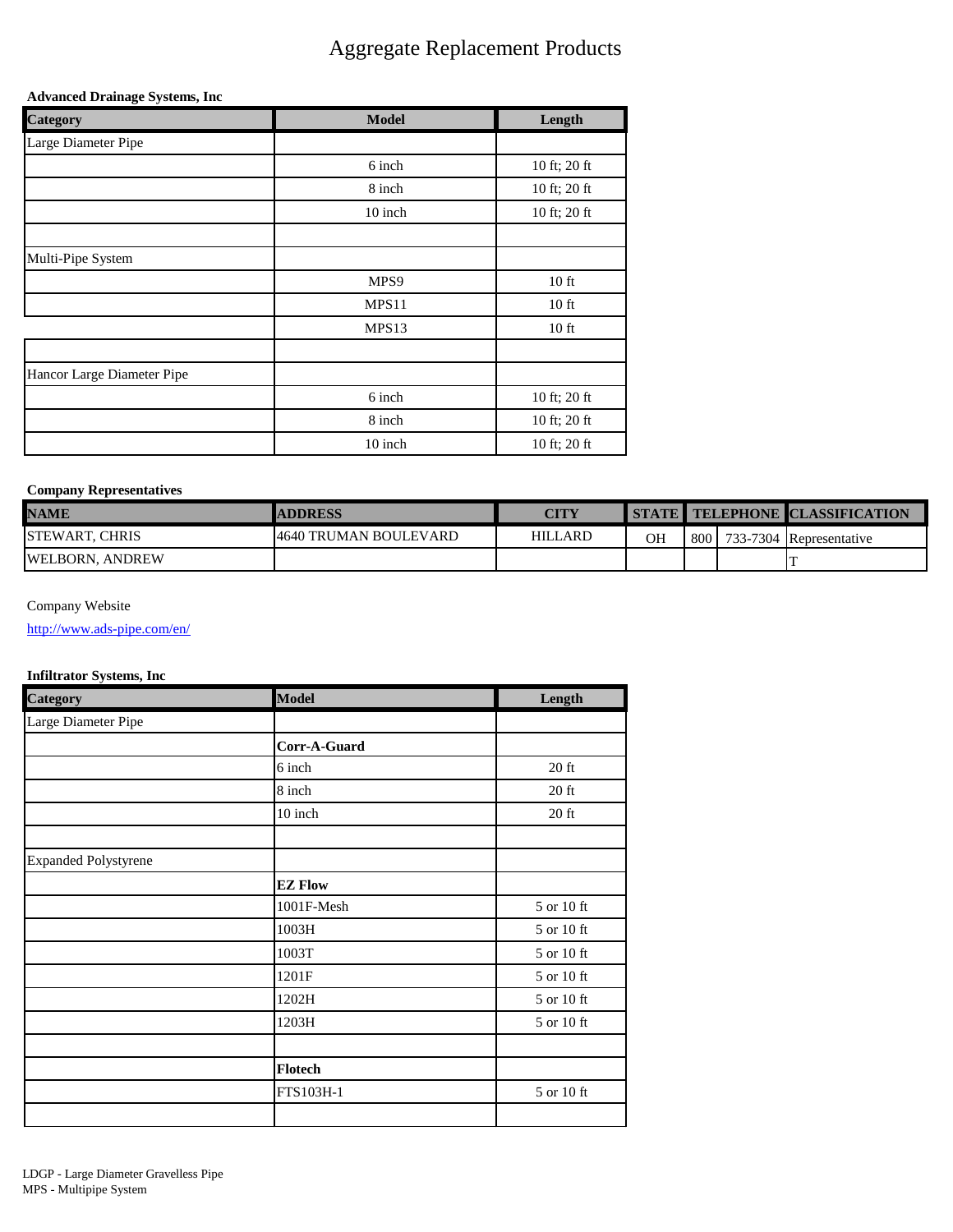## Aggregate Replacement Products

| <b>Category</b> | Model                              | Length          |  |
|-----------------|------------------------------------|-----------------|--|
| Chambers        |                                    |                 |  |
|                 | <b>Quick4 Chambers</b>             |                 |  |
|                 | Quick 4 High Capacity              | 4 ft            |  |
|                 | Quick 4 Equalizer 36               | 4 ft            |  |
|                 | Quick 4 Standard                   | 4 ft            |  |
|                 | Quick 4 Equalizer 36 Straight Lock | 4 ft            |  |
|                 | Quick 4 Plus Standard LP           | 4 ft            |  |
|                 |                                    |                 |  |
|                 | Arc by Infiltrator                 |                 |  |
|                 | Arc 24                             | $6.25$ ft       |  |
|                 | Arc 36                             | $6.25$ ft       |  |
|                 | Arc 36HC                           | $6.25$ ft       |  |
|                 | Bio-Diffuser 11"                   | $6.25$ ft       |  |
|                 | Bio-Diffuser 14"                   | $6.25$ ft       |  |
|                 | Bio-Diffuser 15"                   | $6.25$ ft       |  |
|                 | Bio-Diffuser 16"                   | $6.25$ ft       |  |
|                 | Bio-Diffuser 22"                   | $6.25$ ft       |  |
|                 | <b>Bio-Diffusers Arc 24</b>        | 5 <sub>ft</sub> |  |
|                 | Bio-Diffusers Arc 36               | 5 <sub>ft</sub> |  |
|                 | Bio-Diffusers Arc 36HC             | 5 <sub>ft</sub> |  |

### **Company Representatives**

| <b>NAME</b>         | <b>ADDRESS</b>        | <b>CITY</b>        |           |       |               | STATE TELEPHONE CLASSIFICATION  |
|---------------------|-----------------------|--------------------|-----------|-------|---------------|---------------------------------|
| IHALLAHAN. DENNIS E | 14 BUSINESS PARK ROAD | <b>OLDSAYBROOK</b> | <b>CT</b> |       |               | 800   221-4436   Representative |
| NIPP. ALAN          | 5 BUSINESS PARK ROAD  | <b>OLDSAYBROOK</b> | СT        | 801 l | $1221 - 4437$ |                                 |

Company Website

<http://www.infiltratorsystems.com/>

### **Plastic Tubing Industries of Texas**

| <b>Category</b>      | <b>Model</b>    | Length           |
|----------------------|-----------------|------------------|
| Large Diamenter Pipe | $LDGP - 10$     | $20$ ft          |
|                      | $LDGP - 8$      | $20$ ft          |
|                      | $LDGP - 6$      | 100 ft coils     |
|                      |                 |                  |
| Multi Pipe System    | <b>MPS</b> - 14 | $10$ ft          |
|                      | <b>MPS</b> - 13 | $10$ ft          |
|                      | $MPS - 11$      | $10$ ft          |
|                      | $MPS - 9$       | 10 <sub>ft</sub> |
|                      | MPS - 3613      | $10$ ft          |
|                      | MPS - 3611      | $10$ ft          |
|                      | MPS - 3609      | $10$ ft          |